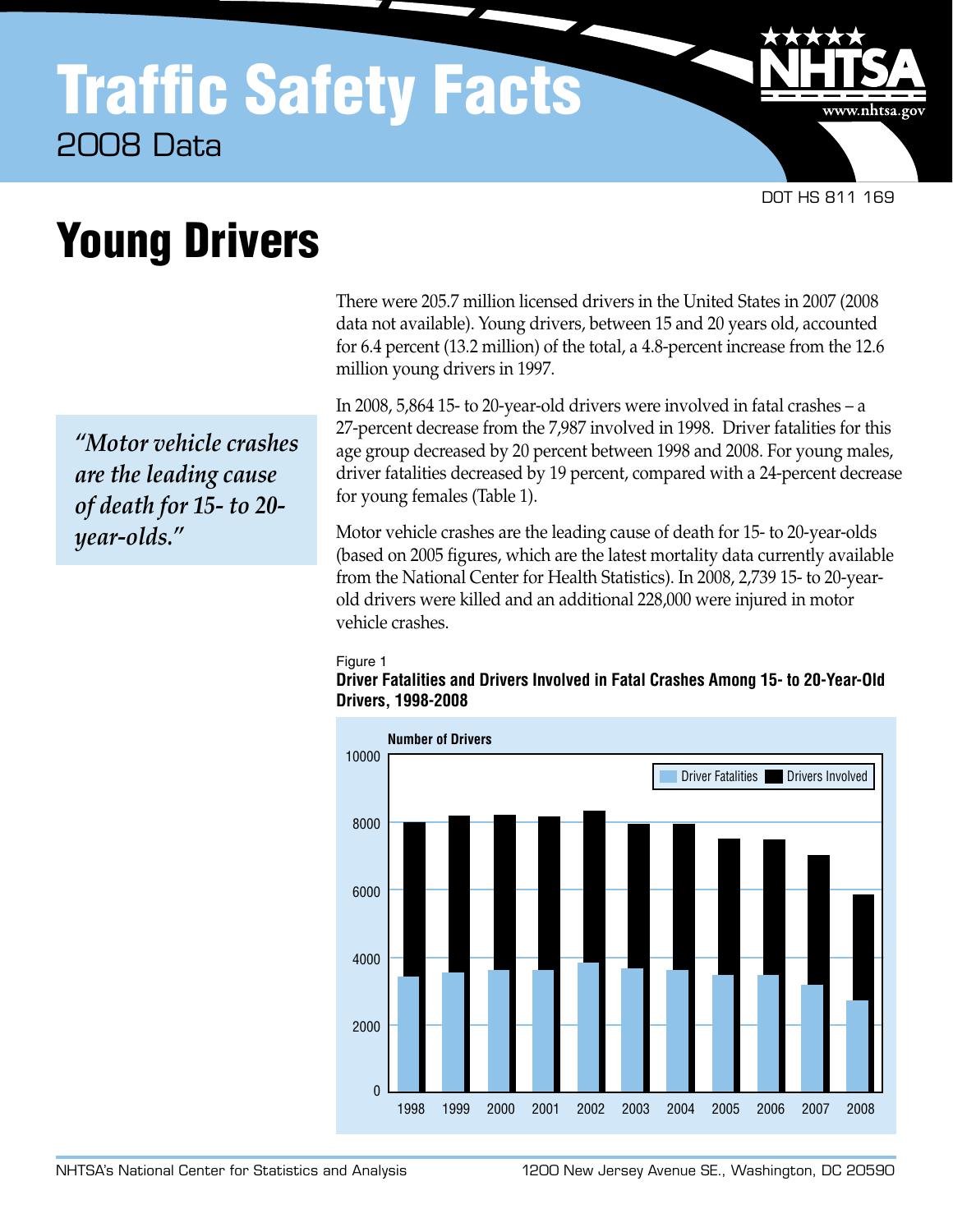#### Table 1

**Involvement of 15- to 20-Year-Old Drivers in Fatal Crashes by Sex, 1998 and 2008**

|                                          | 1998         |                  |                               |              | 2008             | <b>Percentage</b><br>Change,<br>1998-2008 |              |              |  |  |
|------------------------------------------|--------------|------------------|-------------------------------|--------------|------------------|-------------------------------------------|--------------|--------------|--|--|
|                                          | <b>Total</b> | Age<br>$15 - 20$ | <b>Percentage</b><br>of Total | <b>Total</b> | Age<br>$15 - 20$ | <b>Percentage</b><br>of Total             | <b>Total</b> | Age<br>15-20 |  |  |
| <b>Drivers Involved in Fatal Crashes</b> |              |                  |                               |              |                  |                                           |              |              |  |  |
| Total                                    | 56,604       | 7,987            | 14.1                          | 50.186       | 5,864            | 11.7                                      | $-11$        | $-27$        |  |  |
| Male                                     | 40.816       | 5.652            | 13.8                          | 36.881       | 4.174            | 11.3                                      | $-10$        | $-26$        |  |  |
| Female                                   | 15,089       | 2,335            | 15.5                          | 12,568       | 1,688            | 13.4                                      | $-17$        | $-28$        |  |  |
| <b>Driver Fatalities</b>                 |              |                  |                               |              |                  |                                           |              |              |  |  |
| Total                                    | 24,743       | 3,431            | 13.9                          | 24,175       | 2,739            | 11.3                                      | $-2$         | $-20$        |  |  |
| Male                                     | 17,992       | 2,476            | 13.8                          | 18.694       | 2.010            | 10.8                                      | 4            | $-19$        |  |  |
| Female                                   | 6,750        | 955              | 14.1                          | 5,473        | 727              | 13.3                                      | $-19$        | $-24$        |  |  |

**Note:** Total includes unknown sex.

In 2008, 12 percent (5,864) of all drivers involved in fatal crashes (50,186) were young drivers age 15 to 20 years old, and 14 percent (1,429,000) of all drivers involved in police-reported crashes (10,081,000) were young drivers.

### Table 2 **Population and Drivers Involved in Fatal Crashes by Age Group, 2008**

|                                                | <b>Age Group (Years)</b> |           |           |           |       |           |       |       |
|------------------------------------------------|--------------------------|-----------|-----------|-----------|-------|-----------|-------|-------|
|                                                | $15 - 20$                | $21 - 24$ | $25 - 34$ | $35 - 44$ | 45-54 | $55 - 64$ | 65-69 | $70+$ |
| <b>Population (Percent)</b>                    | 8.5                      | 5.5       | 13.5      | 14.0      | 14.6  | 11.1      | 3.7   | 9.1   |
| Drivers Involved in Fatal<br>Crashes (Percent) |                          |           |           |           |       |           |       |       |
| - Single-Vehicle                               | 14.0                     | 13.1      | 20.9      | 16.9      | 15.5  | 10.3      | 2.8   | 6.2   |
| - Multi-Vehicle                                | 10.4                     | 9.2       | 19.0      | 18.3      | 17.8  | 12.4      | 3.5   | 9.3   |
| - All Fatal Crashes                            | 11.9                     | 10.8      | 19.8      | 17.8      | 16.8  | 11.5      | 3.2   | 8.1   |

Among 15- to 20-year-old drivers involved in fatal crashes in 2008, 30 percent (291) of those who did not have valid operator's licenses at the time of the crash also had previous license suspensions or revocations (Table 3). For the same age group, 31 percent of the drivers who were killed in motor vehicle crashes during 2008 had been drinking (Table 4).

*"In 2008, 12 percent of all the drivers involved in fatal crashes were between 15 and 20 years old."*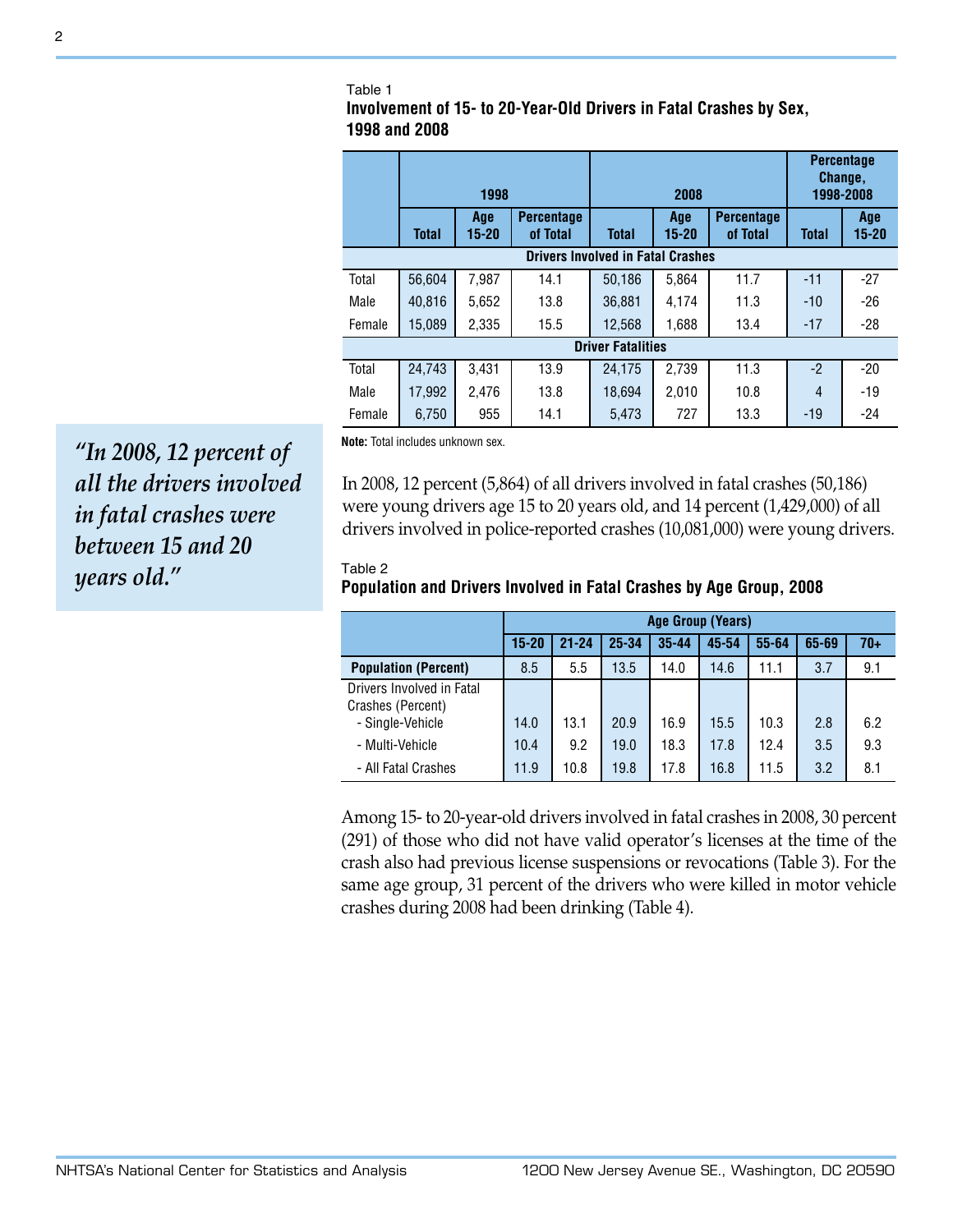### Table **Young Drivers Involved in Fatal Crashes by Previous Driving Record and License Compliance, 2008**

|                                                       |               | <b>License Compliance</b> | Total (5,864)* |                |               |                |
|-------------------------------------------------------|---------------|---------------------------|----------------|----------------|---------------|----------------|
| <b>Driving Record</b>                                 | Valid (4,822) |                           |                | Invalid (970)  |               |                |
|                                                       | <b>Number</b> | <b>Percent</b>            | <b>Number</b>  | <b>Percent</b> | <b>Number</b> | <b>Percent</b> |
| <b>Previous Recorded Crashes</b>                      | 748           | 15.5                      | 96             | 9.9            | 845           | 14.4           |
| Previous Recorded<br>Suspensions or Revocations       | 433           | 9.0                       | 291            | 30.0           | 727           | 12.4           |
| <b>Previous DWI Convictions</b>                       | 63            | 1.3                       | 37             | 3.8            | 100           | 1.7            |
| <b>Previous Speeding</b><br>Convictions               | 1,017         | 21.1                      | 135            | 13.9           | 1,154         | 19.7           |
| Previous Other Harmful or<br><b>Moving Conviction</b> | 877           | 18.2                      | 182            | 18.8           | 1,060         | 18.1           |

\*Includes 72 drivers with unknown license status. Note: Excluding all drivers with unknown previous records.

## **Motorcycles**

NHTSA has recently redefined their motorcycle terminology. The following terms will be used to define motorcycle occupants; rider is the operator only, a passenger is any passenger excluding the rider, and a motorcyclist is any occupant of a motorcycle (rider or passenger). Prior NHTSA publications may not reflect this terminology.

During 2008, 346 young motorcycle riders (15 to 20 years old) were killed, and an additional 8,000 were injured.

Helmets are estimated to be 37-percent effective in preventing fatalities among motorcycle riders. NHTSA estimates that helmets saved the lives of 1,829 motorcyclists of all ages in 2008, and that if all motorcyclists had worn helmets, an additional 823 lives could have been saved.

During 2008, 35 percent of the motorcycle riders between 15 and 20 years old who were fatally injured in crashes were not wearing helmets.

Of the young motorcycle riders involved in fatal crashes in 2008, more than one-third (43%) were either unlicensed or driving with an invalid license.

## **Alcohol**

All States and the District of Columbia now have 21-year-old minimum drinking age laws. In 2008, 31 percent of the young drivers (15 to 20 years old) who were killed in crashes had a blood alcohol concentration (BAC) of .01 grams per deciliter (g/dL) or higher; 25 percent had a BAC of .08 or higher.

Drivers are considered to be alcohol-impaired when their BAC is .08 g/dL or higher. Thus, any fatality occurring in a crash involving a driver with a BAC of .08 or higher is considered to be an alcohol-impaired-driving fatality.

*"During 2008, 346 15- to 20-year-old motorcycle riders were killed and an additional 8,000 were injured."*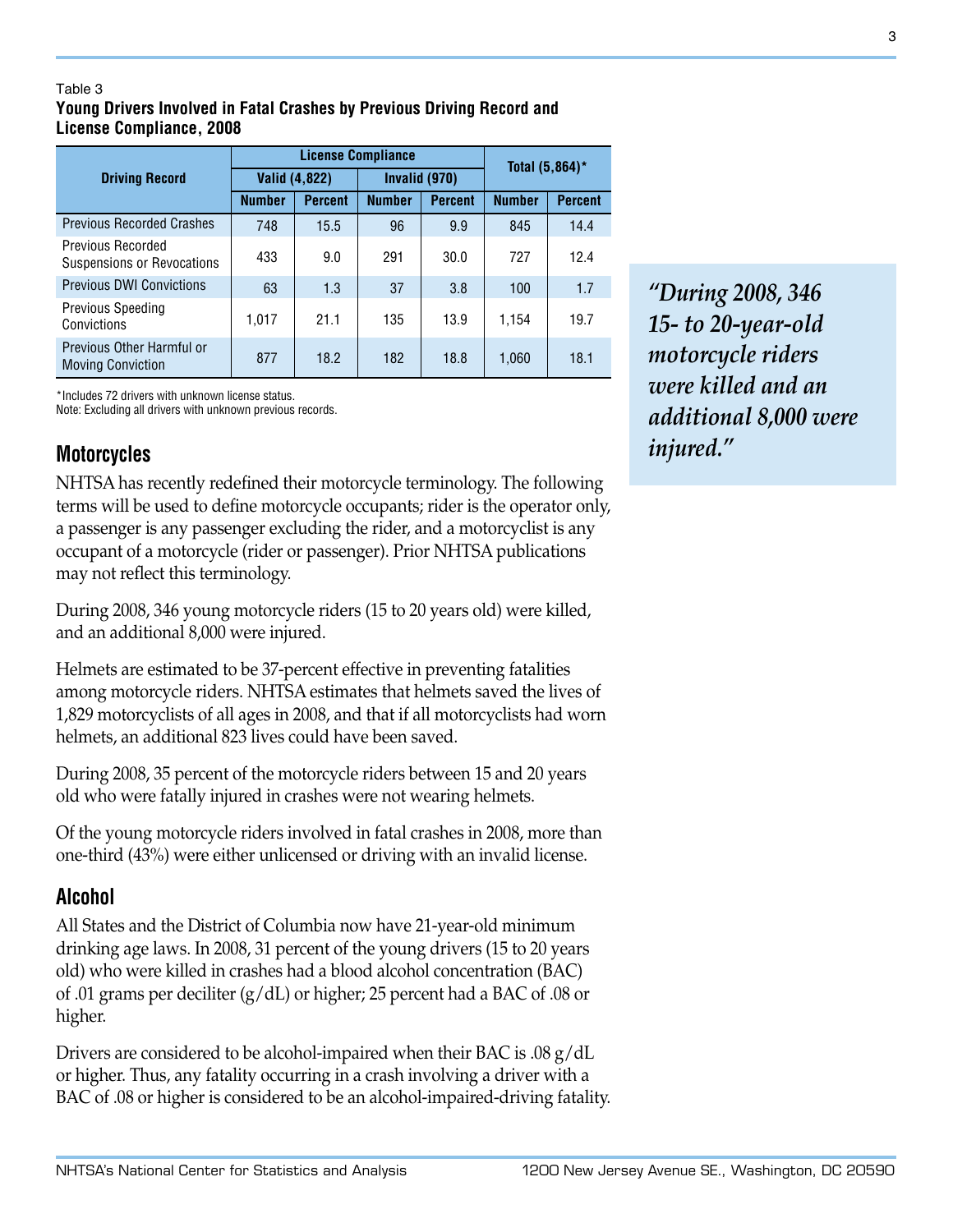Table 4

**Alcohol Involvement Among Young Drivers Involved in Fatal Crashes, 1998 and 2008**

| <b>Driver Status</b>   | <b>Number of</b> | $BAC = .00$   |                | $BAC = .01 - .07$ |                | $BAC = .08 +$ |                |  |  |
|------------------------|------------------|---------------|----------------|-------------------|----------------|---------------|----------------|--|--|
|                        | <b>Drivers</b>   | <b>Number</b> | <b>Percent</b> | <b>Number</b>     | <b>Percent</b> | <b>Number</b> | <b>Percent</b> |  |  |
| 1998                   |                  |               |                |                   |                |               |                |  |  |
| Survived               | 4,556            | 3,822         | 84             | 238               | 5              | 496           | 11             |  |  |
| <b>Fatally Injured</b> | 3,431            | 2,407         | 70             | 198               | 6              | 826           | 24             |  |  |
| <b>Total</b>           | 7,987            | 6,229         | 78             | 436               | 5              | 1,322         | 17             |  |  |
| 2008                   |                  |               |                |                   |                |               |                |  |  |
| Survived               | 3,125            | 2,659         | 85             | 148               | 5              | 317           | 10             |  |  |
| <b>Fatally Injured</b> | 2,739            | 1,901         | 69             | 144               | 5              | 694           | 25             |  |  |
| <b>Total</b>           | 5,864            | 4,560         | 78             | 292               | 5              | 1,012         | 17             |  |  |

Table 5

**Young Drivers Fatally Injured by Age and Percent With BAC = .01 or Higher, 2008**

| Age | <b>Number of Drivers</b> | Percentage With BAC = $.01 +$ |
|-----|--------------------------|-------------------------------|
| 15  | 55                       | 22                            |
| 16  | 261                      | 19                            |
| 17  | 388                      | 22                            |
| 18  | 659                      | 29                            |
| 19  | 684                      | 35                            |
| 20  | 692                      | 38                            |

The severity of a crash increases with alcohol involvement. In 2008, 2 percent of the 15- to 20-year-old drivers involved in property-damage-only crashes had been drinking, 4 percent of those involved in crashes resulting in injury had been drinking, and 22 percent of those involved in fatal crashes had been drinking.

The number of 15- to 20-year-old drivers involved in fatal crashes who had a BAC of .01 g/dL or higher dropped by 26 percent between 1998 and 2008.

For young drivers (15 to 20 years old), alcohol involvement is higher among males than among females. In 2008, 26 percent of the young male drivers involved in fatal crashes had been drinking at the time of the crash, compared with 13 percent of the young female drivers involved in fatal crashes.

Drivers are less likely to use restraints when they have been drinking. In 2008, 63 percent of the young drivers of passenger vehicles involved in fatal crashes who had been drinking were unrestrained. Of the young drivers who had been drinking and were killed in crashes, 73 percent were unrestrained.

*"In 2008, 31 percent of the young drivers (15 to 20 years old) who were killed in crashes had a BAC of .01 g/dL or higher."*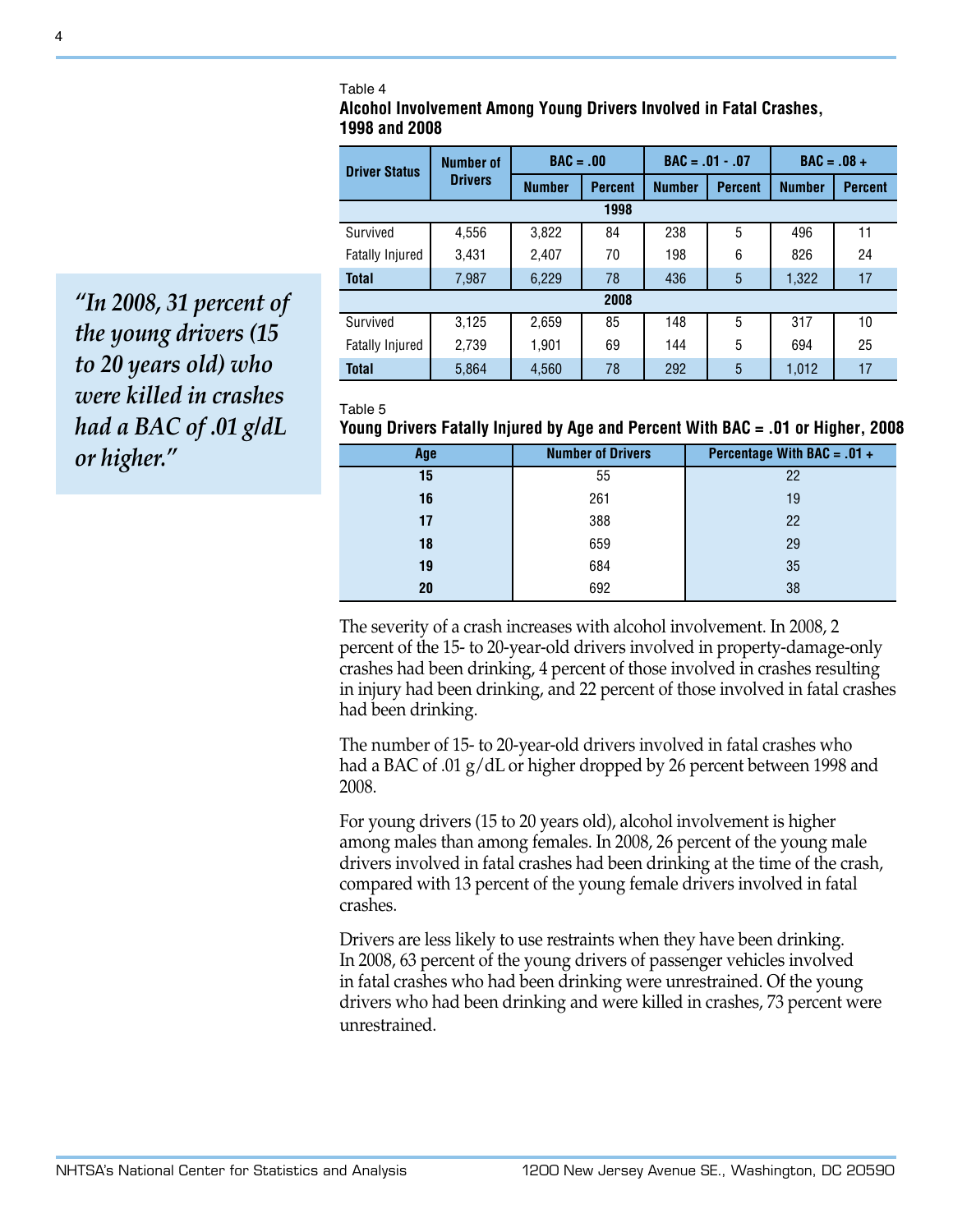NHTSA estimates that the 21-year-old minimum drinking age laws have reduced traffic fatalities involving drivers 18 to 20 years old by 13 percent and have saved an estimated 27,052 lives since 1975. In 2008, an estimated 714 lives were saved by minimum-drinking-age laws.

#### Figure 2

### **Cumulative Estimated Number of Lives Saved by Minimum Drinking Age Laws, 1975-2008**



*"NHTSA estimates that minimumdrinking-age laws have saved 27,052 lives since 1975."*

## **For more information:**

Information on traffic fatalities is available from the National Center for Statistics and Analysis, NVS-424, 1200 New Jersey Avenue SE., Washington, DC 20590. NCSA can be contacted at 800-934-8517. Fax messages should be sent to 202-366-7078. General information on highway traffic safety can be accessed by Internet users at www. nhtsa.gov/portal/site/nhtsa/ncsa. To report a safety-related problem or to inquire about motor vehicle safety information, contact the Vehicle Safety Hotline at 888-327- 4236.

Other fact sheets available from the National Center for Statistics and Analysis are *Overview, Alcohol, African American, Bicyclists and Other Cyclists, Children, Hispanic, Large Trucks, Motorcycles, Occupant Protection, Older Population, Pedestrians, Race and Ethnicity, Rural/Urban Comparisons, School Transportation-Related Crashes, Speeding, State Alcohol Estimates,* and *State Traffic Data*. Detailed data on motor vehicle traffic crashes are published annually in *Traffic Safety Facts: A Compilation of Motor Vehicle Crash Data from the Fatality Analysis Reporting System and the General Estimates System*. The fact sheets and annual Traffic Safety Facts report can be accessed online at www-nrd.nhtsa.dot.gov/CATS/index.aspx.